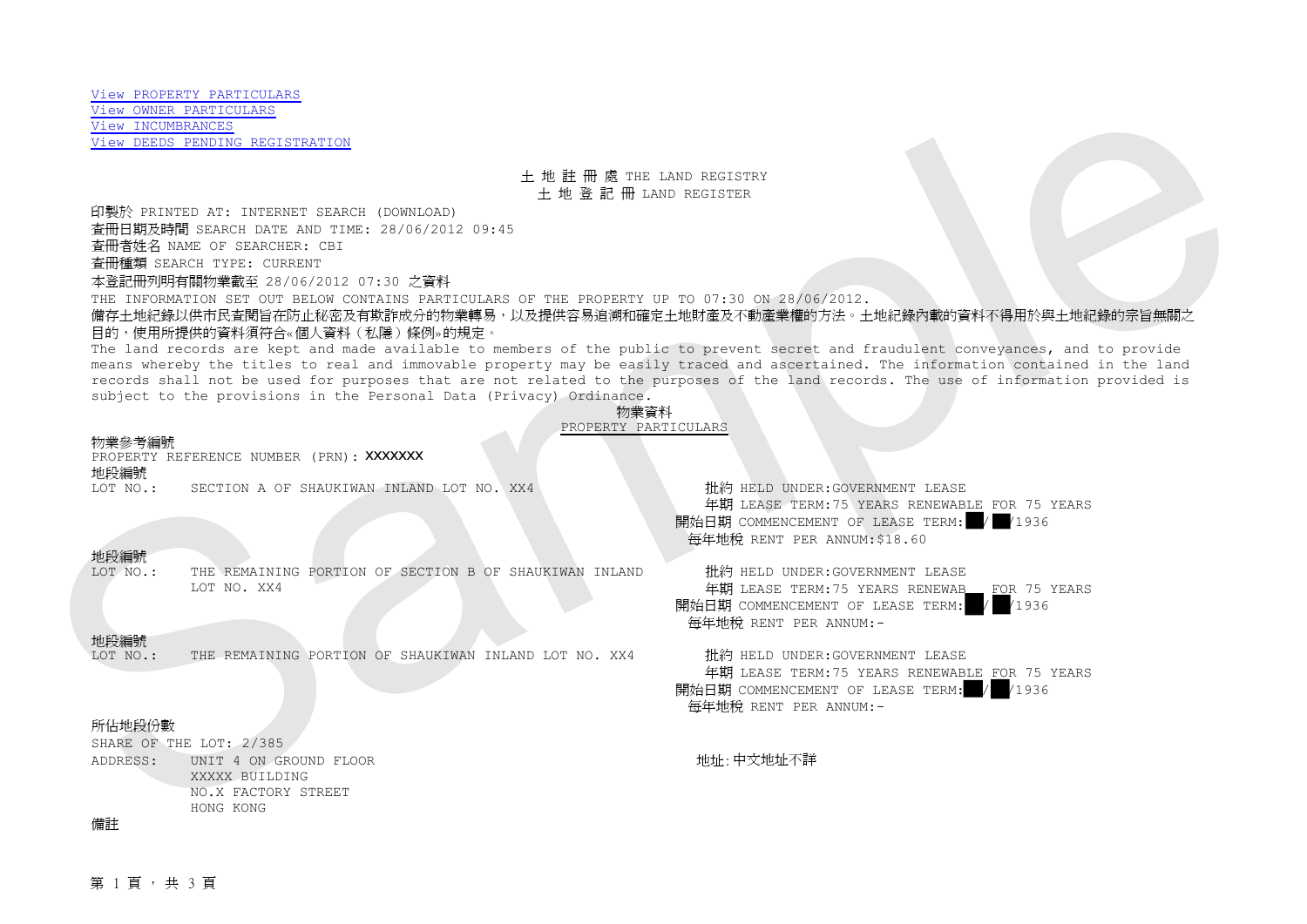## SIL XX4 S.B SS.1 SURRENDERED SEE DEED OF SURRENDER M/N 80XXX40

|                               |                                                    |                                 | OWNER PARTICULARS                                                         |                               |                                                                          |                        |
|-------------------------------|----------------------------------------------------|---------------------------------|---------------------------------------------------------------------------|-------------------------------|--------------------------------------------------------------------------|------------------------|
| 業主姓名<br>NAME OF OWNER         | 身分<br>(如非唯一擁有人)<br>CAPACITY<br>(IF NOT SOLE OWNER) |                                 | 註冊摘要編號<br>MEMORIAL NO.                                                    | 文書日期<br>DATE OF<br>INSTRUMENT | 註冊日期<br>DATE OF<br>REGISTRATION                                          | 代價<br>CONSIDERATION    |
| LUCK XXXXXX LIMITED<br>瑞X有限公司 |                                                    |                                 | 0909XXXX030034<br>ASSIGNMENT                                              | 10/08/2009                    | 07/09/2009                                                               | $$11,000,000.00$ (PT.) |
|                               |                                                    |                                 | 物業涉及的轇轕<br>INCUMBRANCES                                                   |                               |                                                                          |                        |
| 註冊摘要編號<br>MEMORIAL NO.        | 文書日期<br>DATE OF<br>INSTRUMENT                      | 註冊日期<br>DATE OF<br>REGISTRATION | 文書性質<br>NATURE                                                            |                               | 受惠各方<br>IN FAVOUR OF                                                     | 代價<br>CONSIDERATION    |
| UB75XXX00                     | /1998                                              | 1998                            | DEED POLL WITH PLAN RE<br>SIL XX4 SEC.B S.S.1 AND<br>SEC.B R.P.           |                               |                                                                          |                        |
| UB75XXX01                     | /1998                                              | 1998                            | STATUTORY DECLARATION OF<br>LILIAN XXX XXXX CHIANG                        |                               |                                                                          |                        |
|                               |                                                    |                                 | 備註 REMARKS:RE SIL XX4 S.A, SIL XX4 S.B R.P. & SIL XX4 R.P.                |                               |                                                                          |                        |
| UB76XXX06                     | /1999                                              | 1999                            | SUPPLEMENTAL STATUTORY<br>DECLARATION BY LILIAN XXX -<br>XXXX CHIANG      |                               |                                                                          |                        |
| UB77XXX74                     | 1999                                               | 1999                            | DEED OF RECTIFICATION<br>WITH PLAN RE SIL XX4 SB<br>SS1 & SIL XX4 SB R.P. |                               |                                                                          |                        |
| UB79XXX33                     | 1999                                               | 1999                            | DEED OF MUTUAL COVENANT<br>WITH PLAN                                      |                               | FIRST XXXXXXX PROPERTY<br>MANAGEMENT LIMITED "THE<br>MANAGEMENT COMPANY" |                        |
| UB93XXX90                     | '2004                                              | '2004                           | MEMORANDUM OF SALE AND<br>PURCHASE                                        |                               | MELOXXX LIMITED                                                          | \$7,800,000.00         |
|                               |                                                    |                                 | 備註 REMARKS: SEE ASSIGNMENT NO.93XXX91                                     |                               |                                                                          |                        |
| 0709XXXX190010                | 2007                                               | 2007                            | PROVISIONAL AGREEMENT FOR SALESXXX DEVELOPMENT                            |                               |                                                                          | $$10,500,000.00$ (PT.) |